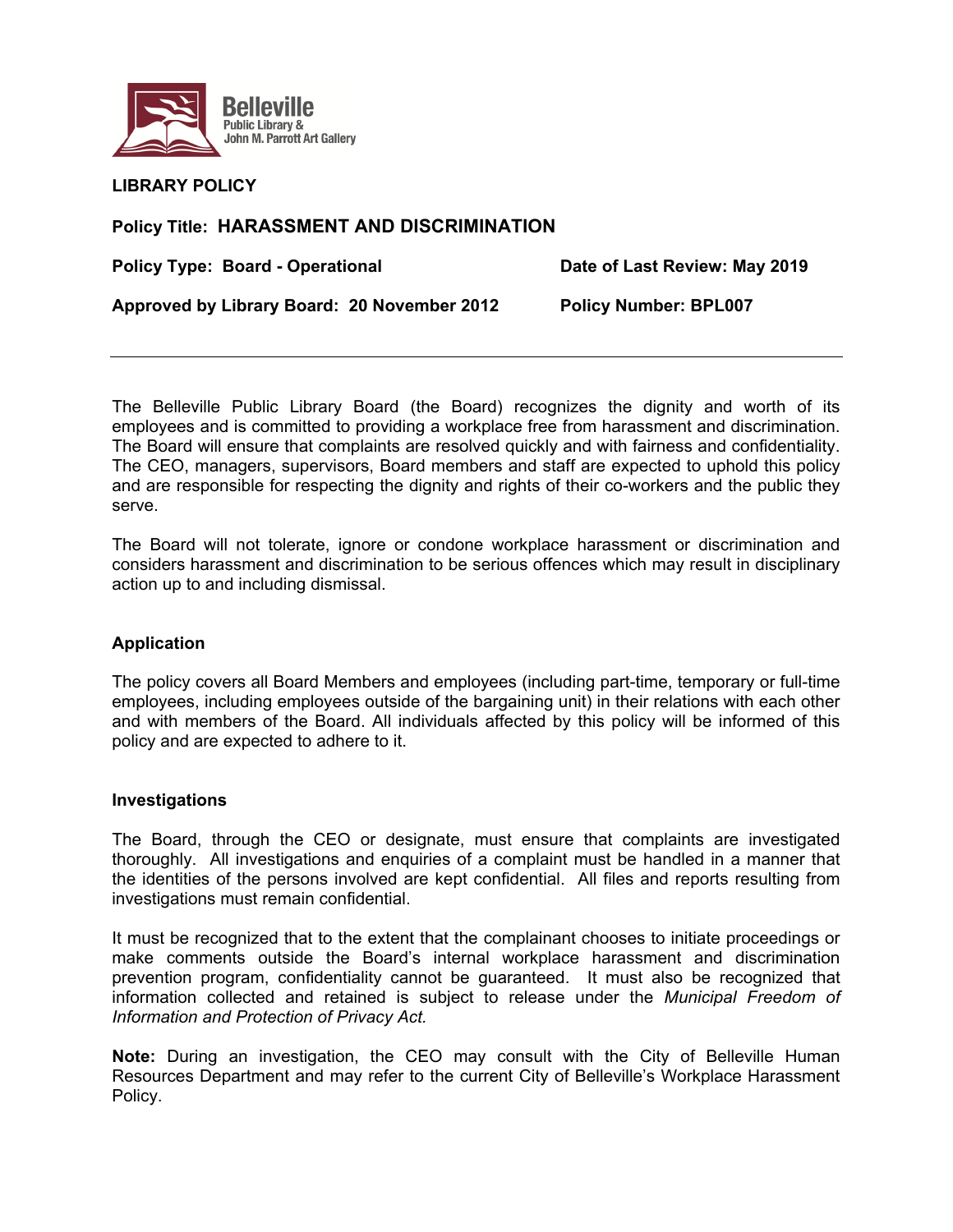## **Independent Third-Party Investigators**

At any time the CEO or the Board may consult with and contract services from an independent third-party investigator in consultation with the City of Belleville Human Resources Department. The third-party investigator may be contracted to aid in any investigation relating to a complaint of Harassment or Racial Discrimination. All parties involved with a complaint will be interviewed by the independent third-party investigator. The resulting report from the third-party investigator will be confidential but must be made available to all parties involved in the investigation, and to the Board where appropriate.

## **Harassment**

1. The Board recognizes the definition of harassment as set out in the Ontario *Human Rights Code* and the *Occupational Health and Safety Act* both of which define harassment as engaging in a course of vexatious comment or conduct that is known or ought reasonably to be known to be unwelcome.

2. Prohibited harassment in the library workplace includes grounds under the Ontario *Human Rights Code* (race, ancestry, place of origin, colour, ethnic origin, citizenship, creed, sex, sexual orientation, age, record of offences, marital status, family status or disability).

3. The *Occupational Health and Safety Act* does not prescribe the nature of harassment. Prohibited harassment in the library workplace includes that which is personal in nature and not necessarily based on identification with a recognized group.

4. Harassment may include:

a) making remarks, jokes or innuendos that demean, ridicule, intimidate, or offend

- b) displaying or circulating offensive pictures or materials in print or electronic form
- c) bullying

d) repeated offensive or intimidating phone calls or e-mails

e) inappropriate sexual advances, suggestions or requests

5. Uninvited sexual touching will be considered sexual assault and may be reported to police.

## **Discrimination**

1. The Belleville Public Library adheres to Ontario *Human Rights Code* with respect to rights of freedom from discrimination in employment: "*Every person has a right to equal treatment with respect to employment without discrimination because of race, ancestry, place of origin, colour, ethnic origin, citizenship, creed, sex, sexual orientation, age, record of offences, marital status, family status or disability*". HRC R.S.O. 1990, CHAPTER H. 19 s. 5.1

2. Discrimination may include abuse of authority or position of power that:

- a) endangers a staff member's job
- b) undermines the performance of that job
- c) threatens the economic livelihood of the staff member
- d) interferes with or influence the career of the staff member in any way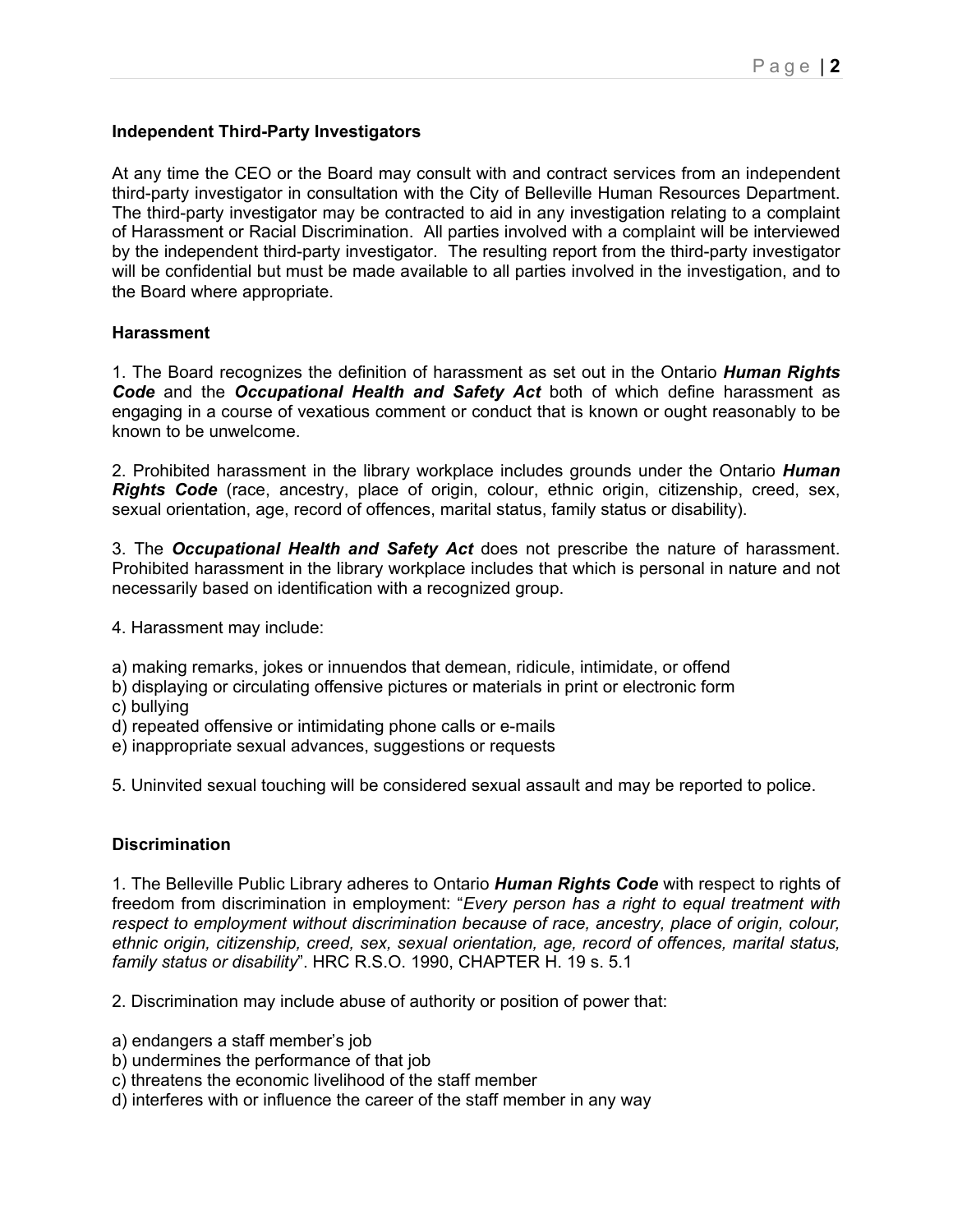### **Responsibilities and False Reports**

1. The CEO must develop and maintain a workplace harassment and discrimination program. See Appendix A.

2. The program will set out:

a) procedures for reporting incidents of workplace harassment and discrimination

b) the process for dealing with and investigating complaints

3. Employees who are the subject of a complaint will be provided with full details of the complaint and the identity of those who are lodging the complaint. The employee will be provided with an opportunity to provide a defence concerning the complaint and shall have union representation if requested at any point in the investigative process.

4. Employees found to have made false or malicious complaints will be subject to disciplinary action up to and including dismissal.

5. Outside parties who have been found to make a false or malicious complaint may be subject to legal action.

6. This policy will be reviewed annually by the Board and made available to staff.

#### **No Reprisals**

The party making a formal complaint has a right to be free from reprisal or threat of reprisals as a result of filing a complaint or being party to an investigation of a complaint. Reprisals will be taken seriously and may be subject to discipline up to and including dismissal.

Reviewed and approved by Belleville Public Library Board 11 August 2015

Signature of Board Chair:

 $\sim$ 

Date: 11 August 2015

Signature of Chief Executive Officer:

Zworkou

Date: 11 August 2015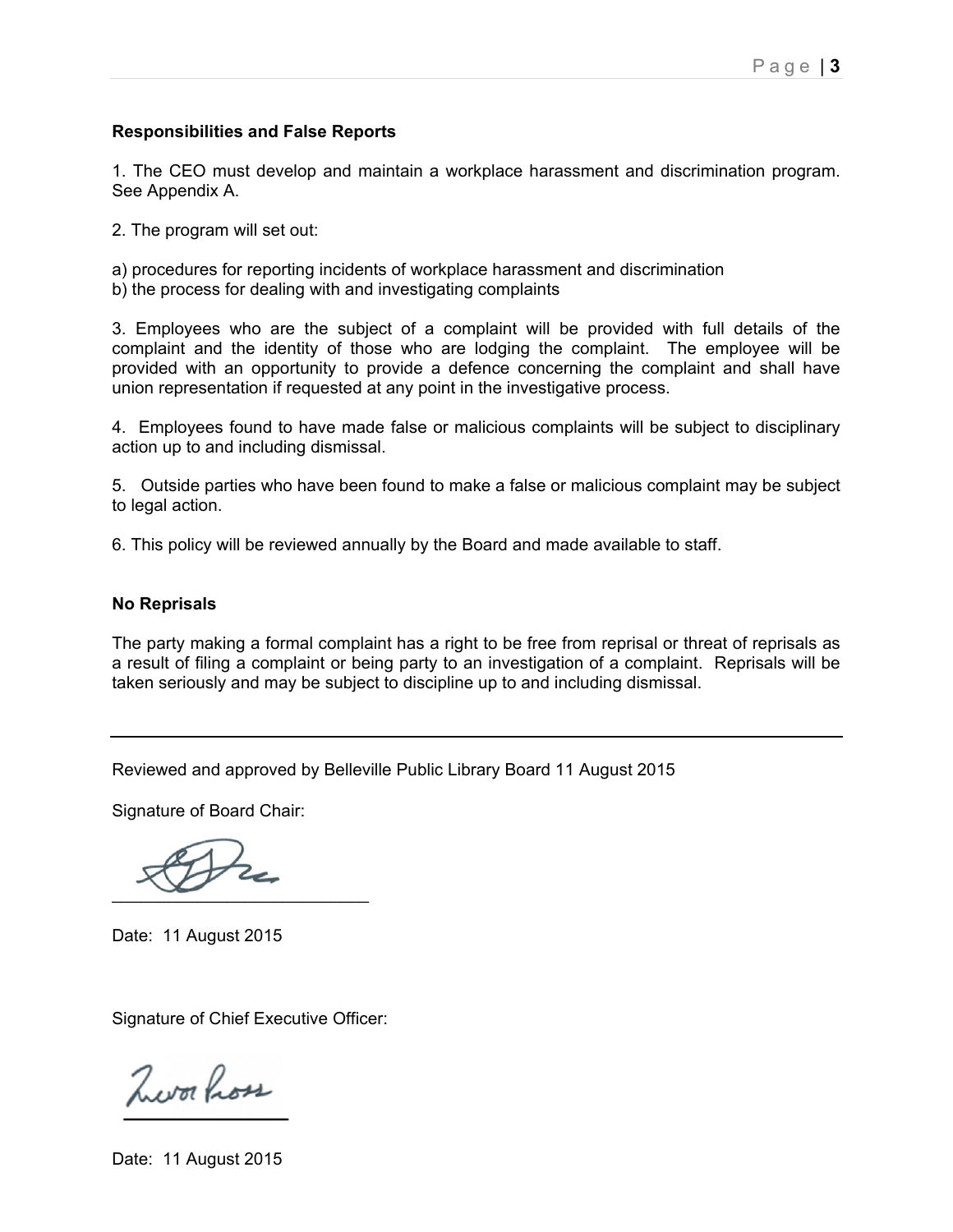Reviewed and approved by Belleville Public Library Board 21 May 2019

Signature of Board Chair:

 $\blacksquare$ 

Date: 21 May 2019

Signature of Chief Executive Officer:

Zworkou \_\_\_\_\_\_\_\_\_\_\_\_\_\_\_\_\_\_\_\_\_\_\_\_\_\_\_

Date: 21 May 2019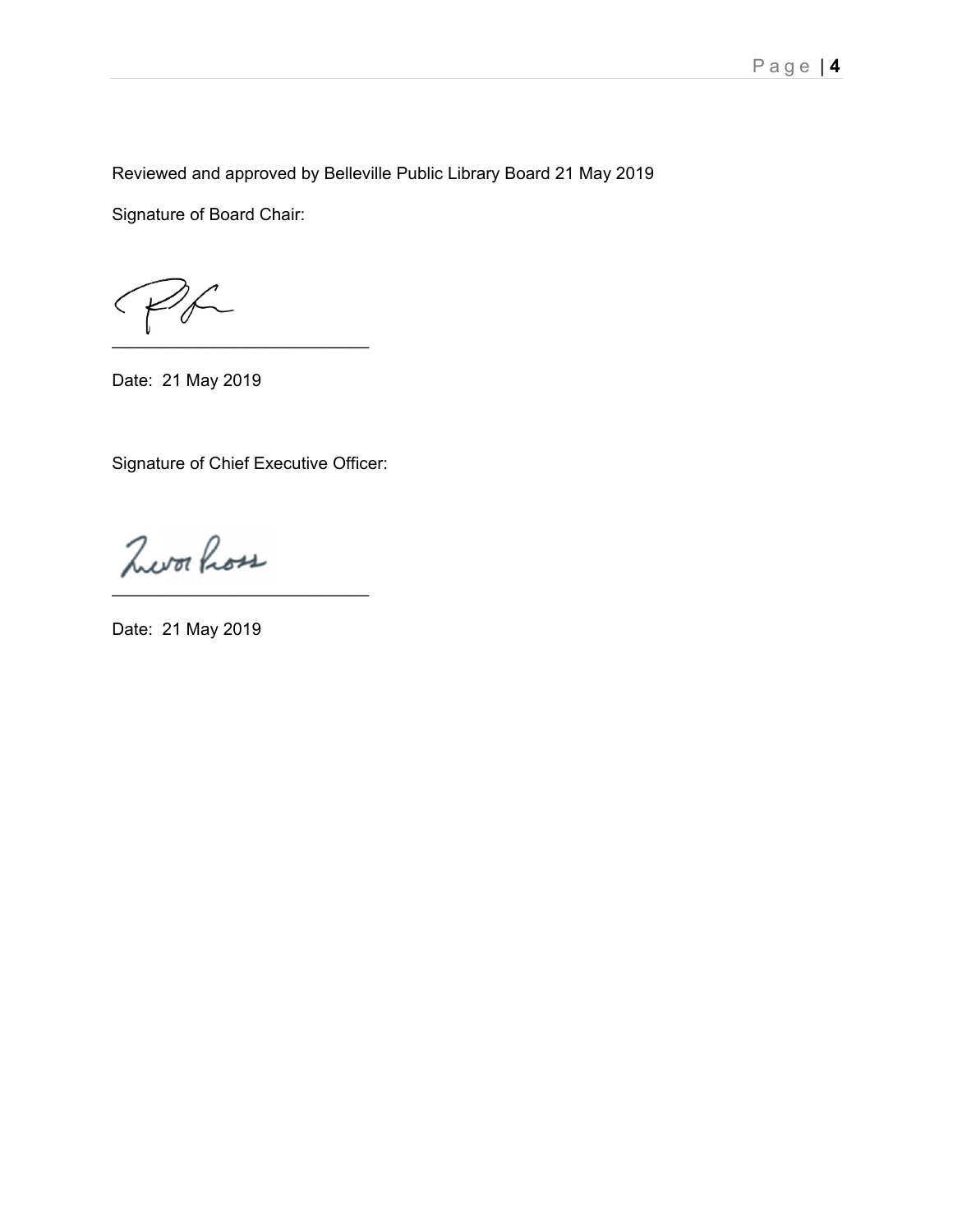## **Appendix A**

### **Workplace Harassment and Discrimination Prevention Program**

A program of active prevention of harassment and discrimination shall be undertaken by management and involve promoting staff awareness and training concerning workplace harassment and discrimination.

Print documentation and electronic files will be retained to document the activities and training that is undertaken as part of the workplace harassment and discrimination prevention program. Training will be undertaken by new staff, and then subsequently reviewed by all staff every two years to ensure full understanding of the Human Rights Code and the Harassment and Discrimination Policy.

### **Procedures for reporting and investigating incidents of Workplace Harassment and / or Discrimination**

The Board encourages any staff member who believes that he/she has been subjected to harassment or discrimination to discuss the situation with the CEO and launch a formal complaint.

The party making a complaint must provide written notes about the events leading up to the complaint which include:

- a) What happened a description of the events or situation
- b) When it happened dates and times
- c) Where it happened
- d) Who witnessed the incident, if anyone

Any related documents or materials having to do with the complaint are to be made available to the CEO and the Library Board upon request, provided doing so does not create a conflict of interest.

Electronic surveillance (camera) footage may be reviewed and retained by the CEO and Manager of Public Service as part of the investigation process if available. Surveillance footage will be viewed by both the CEO and Manager together. Copy of the relevant surveillance footage shall be kept securely in the office of the CEO and / or in the digital files of the CEO and be included with the files and notes retained in the process of investigating the complaint.

In the event that there is a complaint against the CEO or Manager of Public Service, or any other similar conflict of interest arises, the complaint shall be filed with the Board Chair, and Vice Chair or alternate in consultation with the City HR Manager. The Board Chair and Vice Chair may conduct an investigation or designate an individual to investigate and issue a report on the complaint.

When resolving complaints, the CEO (or Board Chair) will advise the person against whom the complaint has been lodged within 10 business days of the original complaint. Specific details about the complaint and the identity of the person making the complaint will be provided to the person against whom the complaint has been lodged.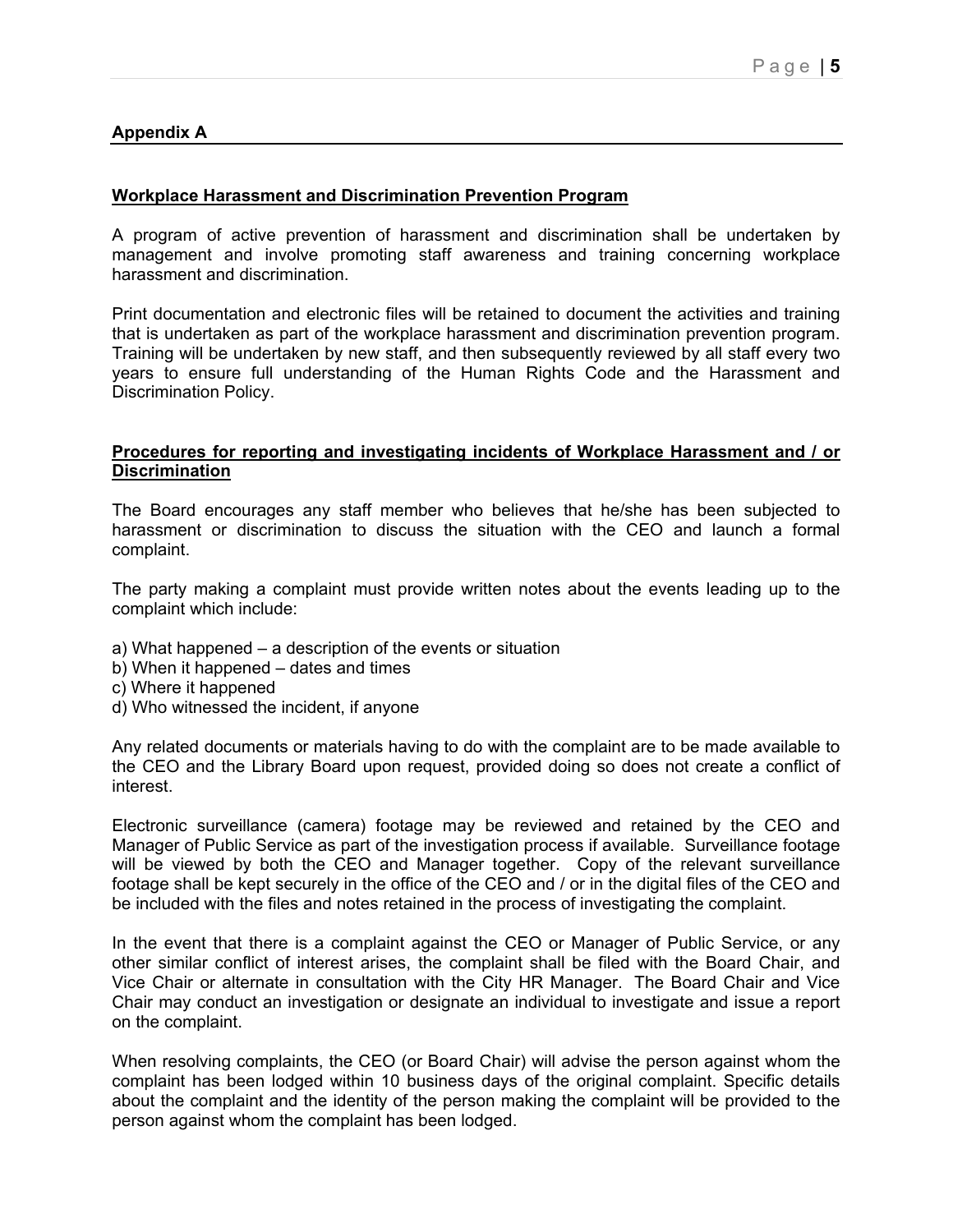The CEO will begin a confidential investigation and every effort will be made to finish within 30 days of the original complaint. Throughout the process, the CEO will keep all parties informed as he/she interviews the staff concerned and any witnesses, collects evidence, prepares a report that will inform the parties in writing of the decision for resolving the complaint and the underlying reasons behind the decision. The CEO is responsible for imposing any disciplinary or corrective measures resulting from the investigation and subsequent report.

### **Representation**

All parties involved in a complaint have the right to be represented by their union representative, legal counsel, or another individual to the extent that the representation does not create a conflict of interest. All parties have a right to legal representation at their own expense throughout the investigation process.

The Board is under no obligation at any time to fund legal costs associated with complaints. However, the Board may choose to fund part or all of the legal costs incurred during the investigation of complaints made against a staff member or a Board member.

### **File Retention and Disposal**

Files related to investigations and the final report conclusions after the investigation shall be retained by the CEO for a period of not less than seven years from the date of closing.

Closed investigative files will be disposed of in an appropriate manner after the seven-year period.

### **Reopening of Files**

Request for reopening of a closed file may be made in writing to the CEO (or Board Chair) under the following circumstances:

- a) New and relevant information regarding a closed case
- b) New incident of harassment post-closure by the same respondent
- c) Reprisal is alleged to have occurred
- d) The request for reopening the closed file is made within seven years of the closure

### **Monitoring**

Follow-up is a critical component of effective complaint resolution. Unless the complaint has been dismissed, once a resolution of the complaint has occurred, the CEO or designate will monitor the situation periodically over a minimum six-month period from the date of resolution.